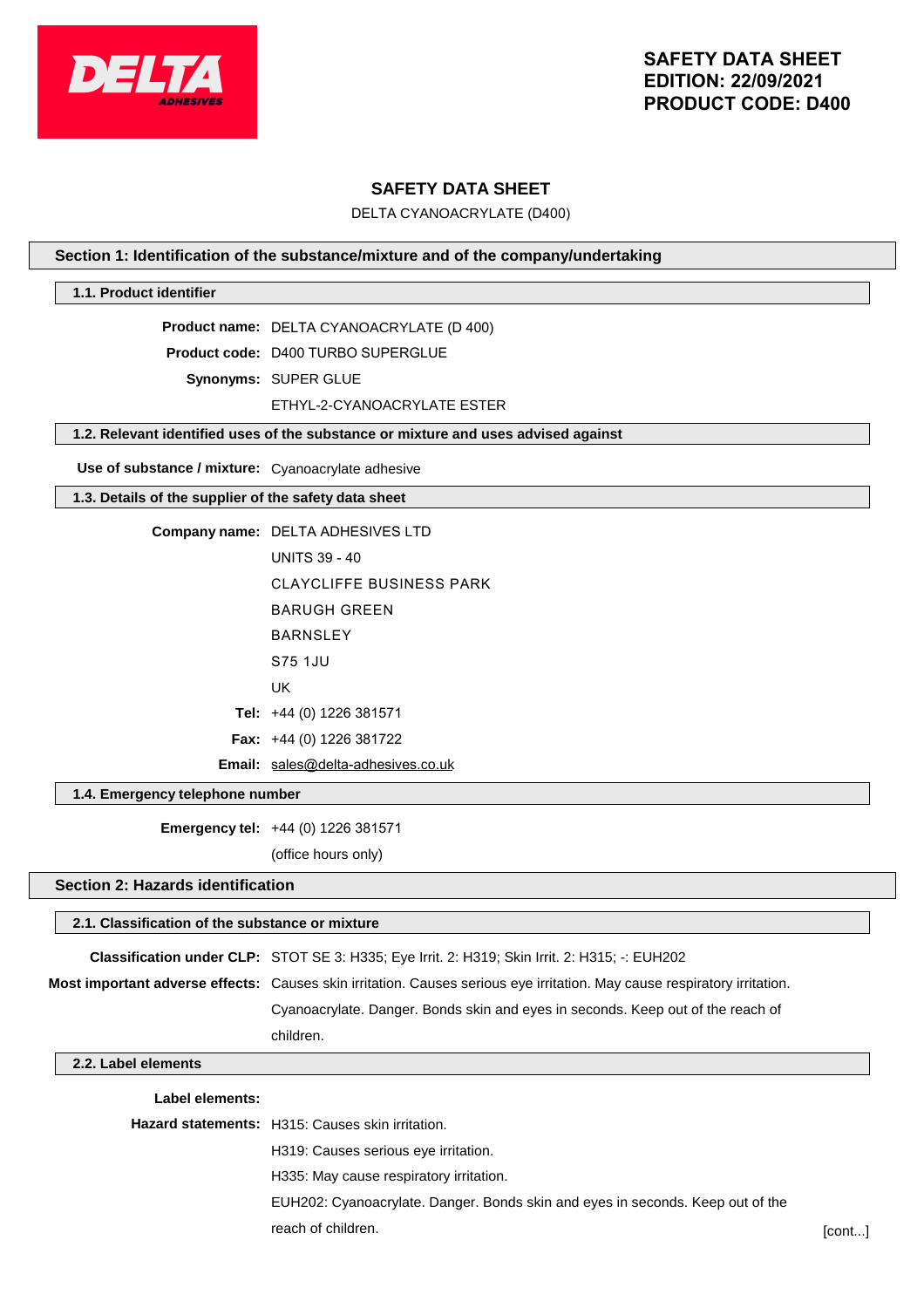

**Page:** 2

**Hazard pictograms:** GHS07: Exclamation mark **Signal words:** Warning **Precautionary statements:** P261: Avoid breathing vapours. P264: Wash hands thoroughly after handling. P271: Use only outdoors or in a well-ventilated area. P280: Wear protective gloves/protective clothing/eye protection/face protection. P302+352: IF ON SKIN: Wash with plenty of water/. P304+340: IF INHALED: Remove person to fresh air and keep comfortable for breathing. P305+351+338: IF IN EYES: Rinse cautiously with water for several minutes. Remove contact lenses, if present and easy to do. Continue rinsing. P312: Call a if you feel unwell. P332+313: If skin irritation occurs: Get medical advice/attention. P337+313: If eye irritation persists: Get medical advice/attention. P501: Dispose of contents/container to comply with Local, National and International regulations.

**2.3. Other hazards**

PBT: This product is not identified as a PBT/vPvB substance.

## **Section 3: Composition/information on ingredients**

**3.2. Mixtures**

#### **Hazardous ingredients:**

ETHYL-2-CYANOACRYLATE

| <b>EINECS</b> | CAS       | PBT/WEL | CLP Classification                                                              | Percent |
|---------------|-----------|---------|---------------------------------------------------------------------------------|---------|
| 230-391-5     | 7085-85-0 | -       | <sup>∣</sup> Eye Irrit. 2: H319; STOT SE 3: H335;<br><b>Skin Irrit. 2: H315</b> | 70-90%  |

## **Section 4: First aid measures**

## **4.1. Description of first aid measures**

**Skin contact:** Wash immediately with plenty of soap and water.

**Eye contact:** Bathe the eye with running water for 15 minutes. Transfer to hospital for specialist

examination.

**Ingestion:** Wash out mouth with water.

**Inhalation:** Not applicable.

## **4.2. Most important symptoms and effects, both acute and delayed**

**Skin contact:** There may be irritation and redness at the site of contact.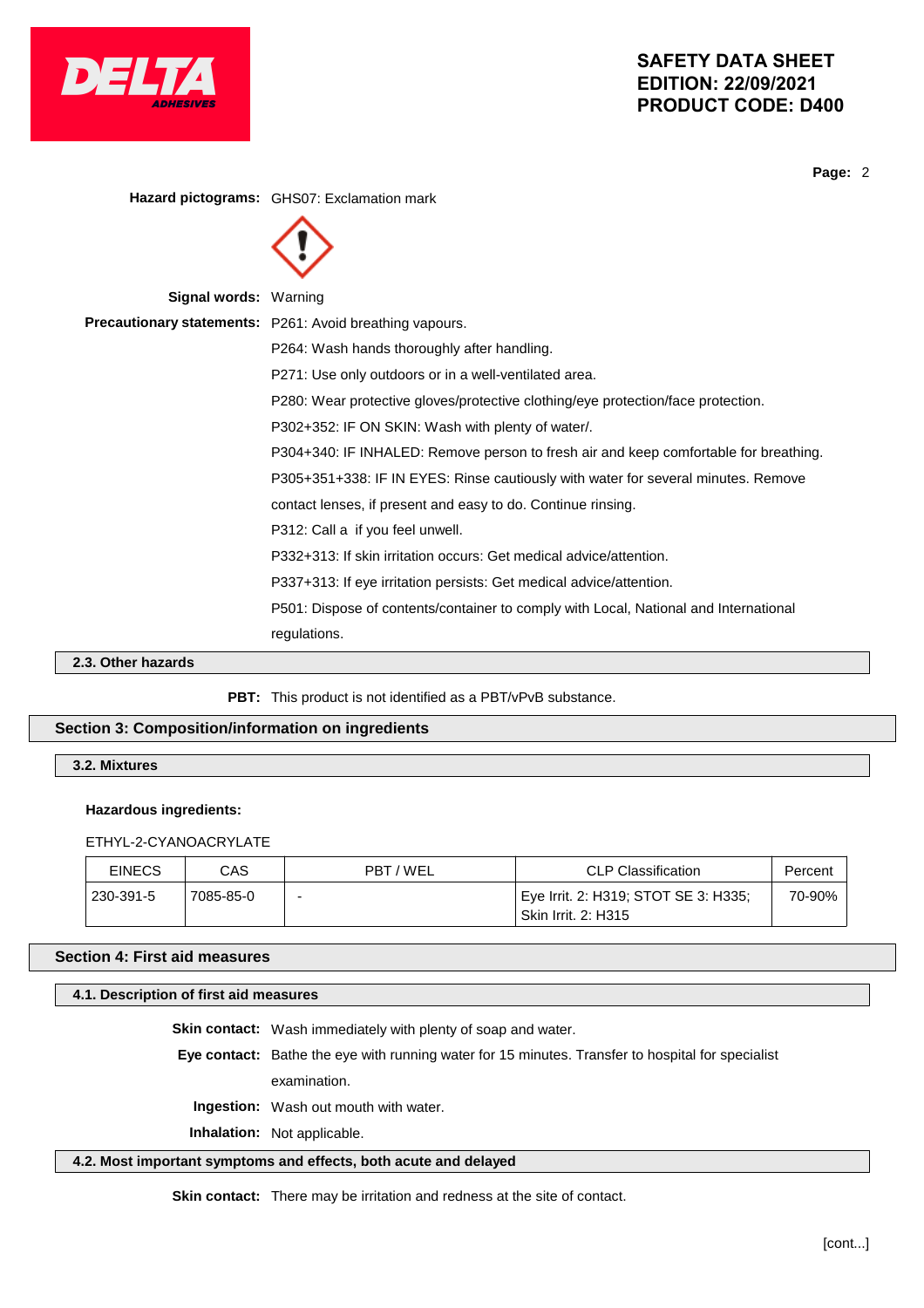

**Page:** 3

| Eye contact: There may be pain and redness. The eyes may water profusely. There may be severe      |
|----------------------------------------------------------------------------------------------------|
| pain. The vision may become blurred. May cause permanent damage.                                   |
| Ingestion: There may be soreness and redness of the mouth and throat. Nausea and stomach           |
| pain may occur.                                                                                    |
| <b>Inhalation:</b> There may be irritation of the throat with a feeling of tightness in the chest. |
|                                                                                                    |

**Delayed / immediate effects:** Immediate effects can be expected after short-term exposure.

**4.3. Indication of any immediate medical attention and special treatment needed**

**Immediate / special treatment:** Eye bathing equipment should be available on the premises.

#### **Section 5: Fire-fighting measures**

#### **5.1. Extinguishing media**

**Extinguishing media:** Suitable extinguishing media for the surrounding fire should be used. Use water spray to cool containers.

## **5.2. Special hazards arising from the substance or mixture**

**Exposure hazards:** In combustion emits toxic fumes.

## **5.3. Advice for fire-fighters**

**Advice for fire-fighters:** Wear self-contained breathing apparatus. Wear protective clothing to prevent contact with skin and eyes.

## **Section 6: Accidental release measures**

## **6.1. Personal precautions, protective equipment and emergency procedures**

**Personal precautions:** Mark out the contaminated area with signs and prevent access to unauthorised

personnel. Do not attempt to take action without suitable protective clothing - see section

8 of SDS. Turn leaking containers leak-side up to prevent the escape of liquid.

## **6.2. Environmental precautions**

**Environmental precautions:** Do not discharge into drains or rivers. Contain the spillage using bunding.

#### **6.3. Methods and material for containment and cleaning up**

**Clean-up procedures:** Absorb into dry earth or sand. Transfer to a closable, labelled salvage container for disposal by an appropriate method.

## **6.4. Reference to other sections**

**Reference to other sections:** Refer to section 8 of SDS.

## **Section 7: Handling and storage**

#### **7.1. Precautions for safe handling**

**Handling requirements:** Avoid direct contact with the substance. Ensure there is sufficient ventilation of the area. Avoid the formation or spread of mists in the air.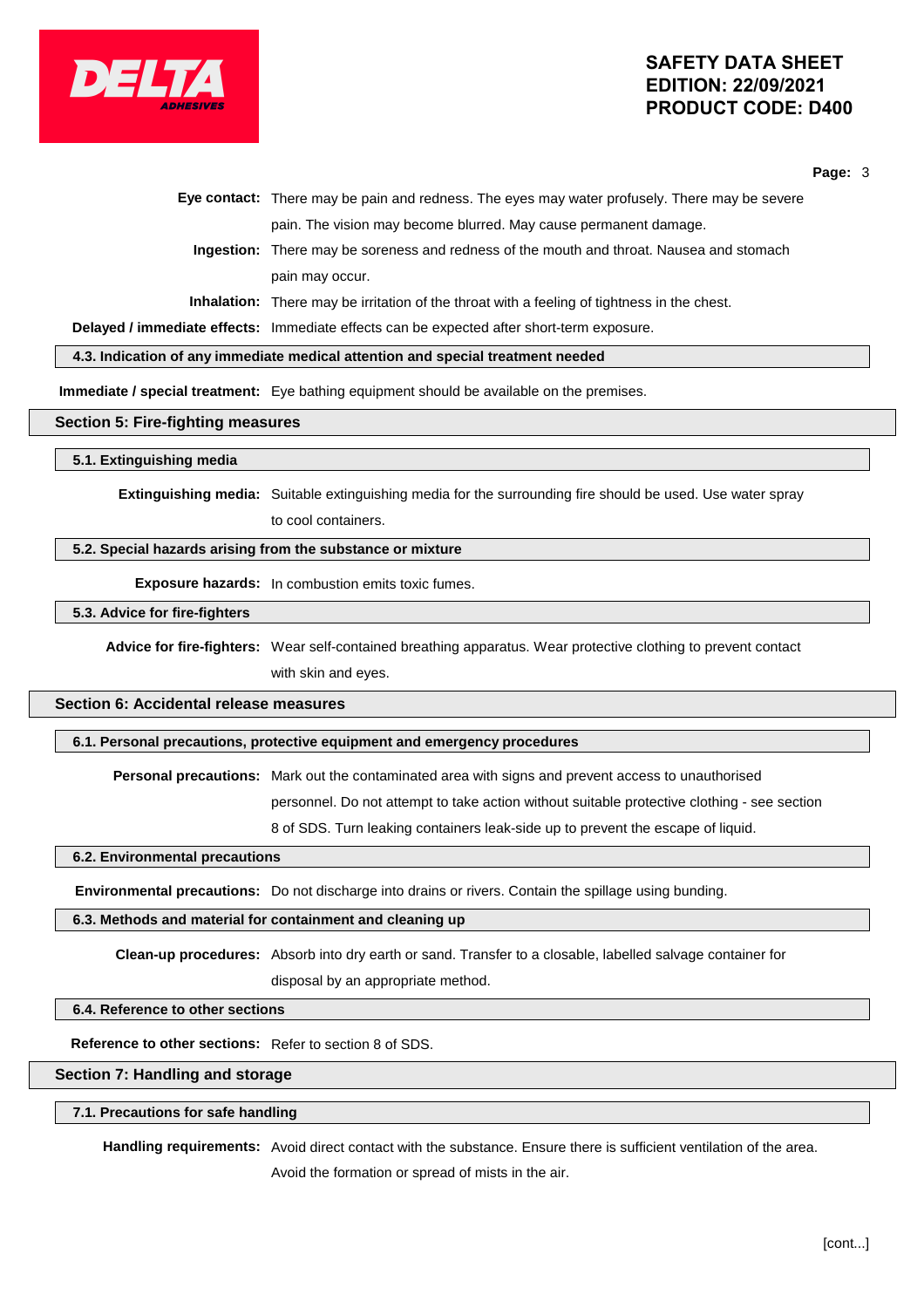

**Page:** 4

## **7.2. Conditions for safe storage, including any incompatibilities**

**Storage conditions:** Store in a cool, well ventilated area. Keep container tightly closed.

**Suitable packaging:** Must only be kept in original packaging.

**7.3. Specific end use(s)**

## **Section 8: Exposure controls/personal protection**

**8.1. Control parameters**

## **Hazardous ingredients:**

## **ETHYL-2-CYANOACRYLATE**

## **Workplace exposure limits:**  $\qquad \qquad$  **Respirable** dust

| State | 8 hour TWA | 15 min. STEL | 8 hour TWA | 15 min. STEL |
|-------|------------|--------------|------------|--------------|
| UK    |            | 1.5 mg/m3    |            |              |

## **DNEL/PNEC Values**

**DNEL / PNEC** No data available.

**8.2. Exposure controls**

**Engineering measures:** Ensure there is sufficient ventilation of the area. **Respiratory protection:** Self-contained breathing apparatus must be available in case of emergency. **Hand protection:** Protective gloves. **Eye protection:** Tightly fitting safety goggles. Ensure eye bath is to hand. **Skin protection:** Protective clothing.

## **Section 9: Physical and chemical properties**

## **9.1. Information on basic physical and chemical properties**

| <b>State: Liquid</b><br><b>Colour: Colourless</b><br><b>Odour:</b> Sharp characteristic odour.<br><b>Solubility in water:</b> Insoluble<br>Also soluble in: Acetone. (Completely soluble)<br><b>Boiling point/range°C: 150</b><br>Vapour pressure: 0.293 mmHq | <b>Flash point °C:</b> $60 - 93$<br><b>Relative density: 1.04</b> |
|---------------------------------------------------------------------------------------------------------------------------------------------------------------------------------------------------------------------------------------------------------------|-------------------------------------------------------------------|

**9.2. Other information**

**Other information:** No data available.

## **Section 10: Stability and reactivity**

**10.1. Reactivity**

**Reactivity:** Stable under recommended transport or storage conditions.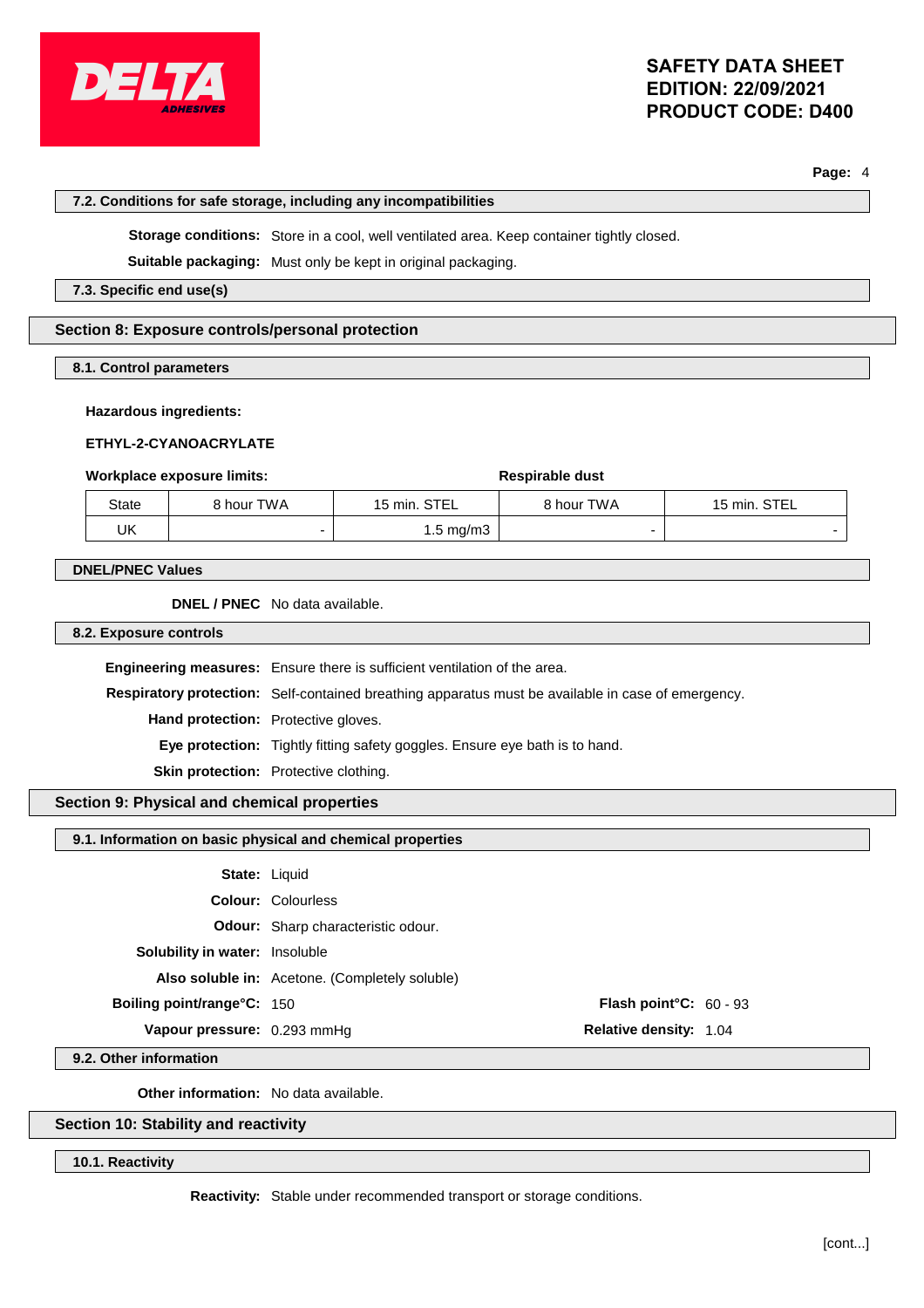

**Page:** 5

## **10.2. Chemical stability**

**Chemical stability:** Stable under normal conditions.

## **10.3. Possibility of hazardous reactions**

**Hazardous reactions:** Hazardous reactions will not occur under normal transport or storage conditions.

Decomposition may occur on exposure to conditions or materials listed below.

## **10.4. Conditions to avoid**

**Conditions to avoid:** Heat.

## **10.5. Incompatible materials**

**Materials to avoid:** Strong oxidising agents. Strong acids.

## **10.6. Hazardous decomposition products**

**Haz. decomp. products:** In combustion emits toxic fumes.

## **Section 11: Toxicological information**

## **11.1. Information on toxicological effects**

#### **Toxicity values:**

| Route  | Species    | Test | Value | Units |
|--------|------------|------|-------|-------|
| ORAL   | <b>RAT</b> | LD50 | >5000 | mg/kg |
| DERMAL | <b>RBT</b> | LD50 | >2000 | mg/kg |

## **Hazardous ingredients:**

## **ETHYL-2-CYANOACRYLATE**

|  |  | ∼<br> | LD50 | $\sim$ | <b>THIRE</b> |
|--|--|-------|------|--------|--------------|
|--|--|-------|------|--------|--------------|

## **Relevant hazards for product:**

| Hazard                        | Route      | Basis                 |
|-------------------------------|------------|-----------------------|
| Skin corrosion/irritation     | <b>DRM</b> | Hazardous: calculated |
| Serious eye damage/irritation | OPT        | Hazardous: calculated |
| STOT-single exposure          | <b>INH</b> | Hazardous: calculated |

## **Symptoms / routes of exposure**

| <b>Skin contact:</b> There may be irritation and redness at the site of contact.                   |
|----------------------------------------------------------------------------------------------------|
| Eye contact: There may be pain and redness. The eyes may water profusely. There may be severe      |
| pain. The vision may become blurred. May cause permanent damage.                                   |
| Ingestion: There may be soreness and redness of the mouth and throat. Nausea and stomach           |
| pain may occur.                                                                                    |
| <b>Inhalation:</b> There may be irritation of the throat with a feeling of tightness in the chest. |
| Delayed / immediate effects: Immediate effects can be expected after short-term exposure.          |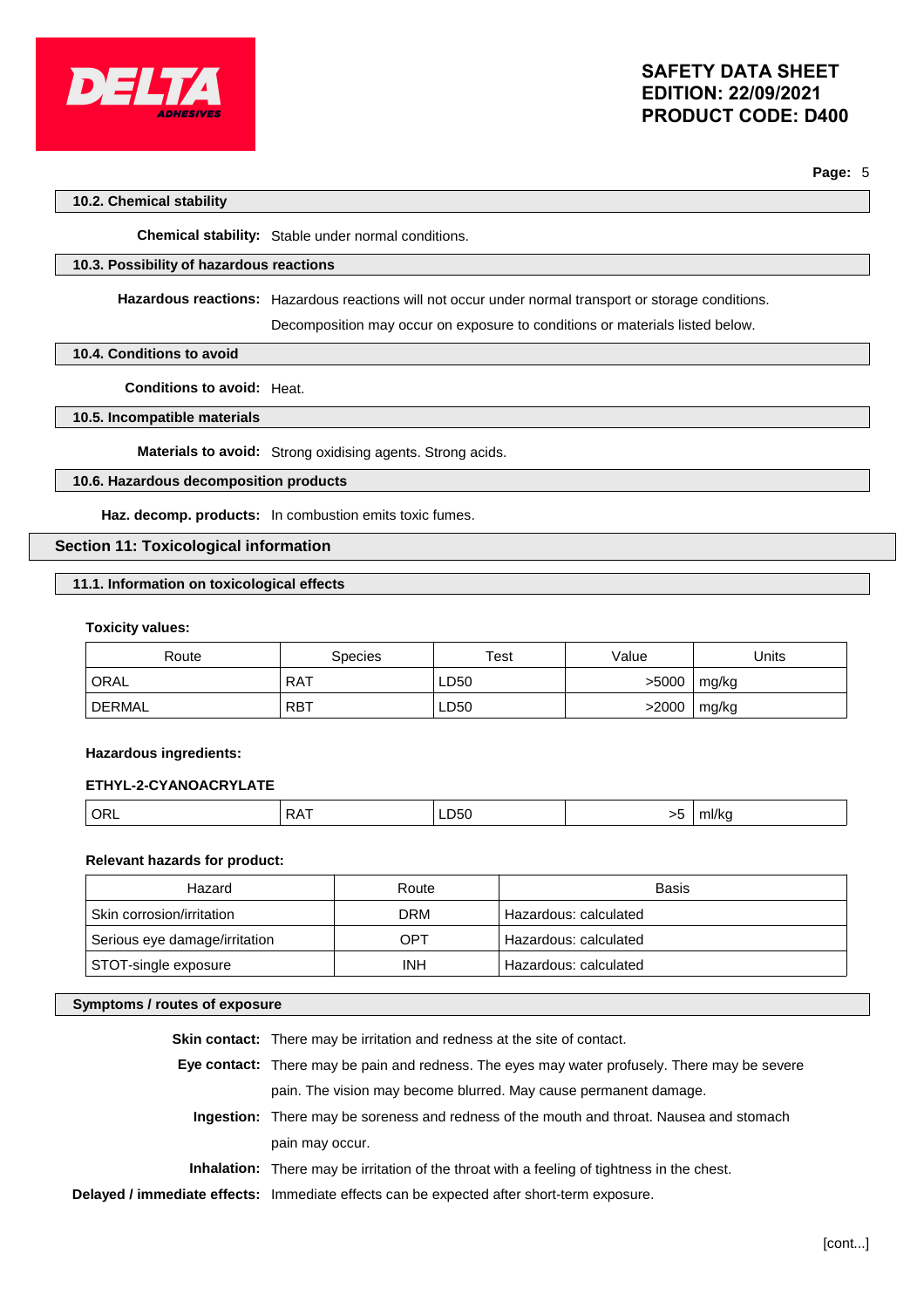

**Page:** 6

#### **Section 12: Ecological information**

**12.1. Toxicity**

**Ecotoxicity values:** No data available.

## **12.2. Persistence and degradability**

**Persistence and degradability:** Biodegradable.

**12.3. Bioaccumulative potential**

**Bioaccumulative potential:** No bioaccumulation potential.

**12.4. Mobility in soil**

**Mobility:** Readily absorbed into soil.

**12.5. Results of PBT and vPvB assessment**

**PBT identification:** This product is not identified as a PBT/vPvB substance.

**12.6. Other adverse effects**

**Other adverse effects:** Negligible ecotoxicity.

**Section 13: Disposal considerations**

#### **13.1. Waste treatment methods**

**Disposal operations:** Transfer to a suitable container and arrange for collection by specialised disposal company. **Disposal of packaging:** Dispose of in a regulated landfill site or other method for hazardous or toxic wastes. **NB:** The user's attention is drawn to the possible existence of regional or national

regulations regarding disposal.

### **Section 14: Transport information**

**Transport class:** This product does not require a classification for transport.

#### **Section 15: Regulatory information**

**15.1. Safety, health and environmental regulations/legislation specific for the substance or mixture**

**Specific regulations:** Not applicable.

**15.2. Chemical Safety Assessment**

**Chemical safety assessment:** A chemical safety assessment has not been carried out for the substance or the mixture by the supplier.

## **Section 16: Other information**

#### **Other information**

**Other information:** This safety data sheet is prepared in accordance with Commission Regulation (EU) No

2015/830.

### \* indicates text in the SDS which has changed since the last revision.